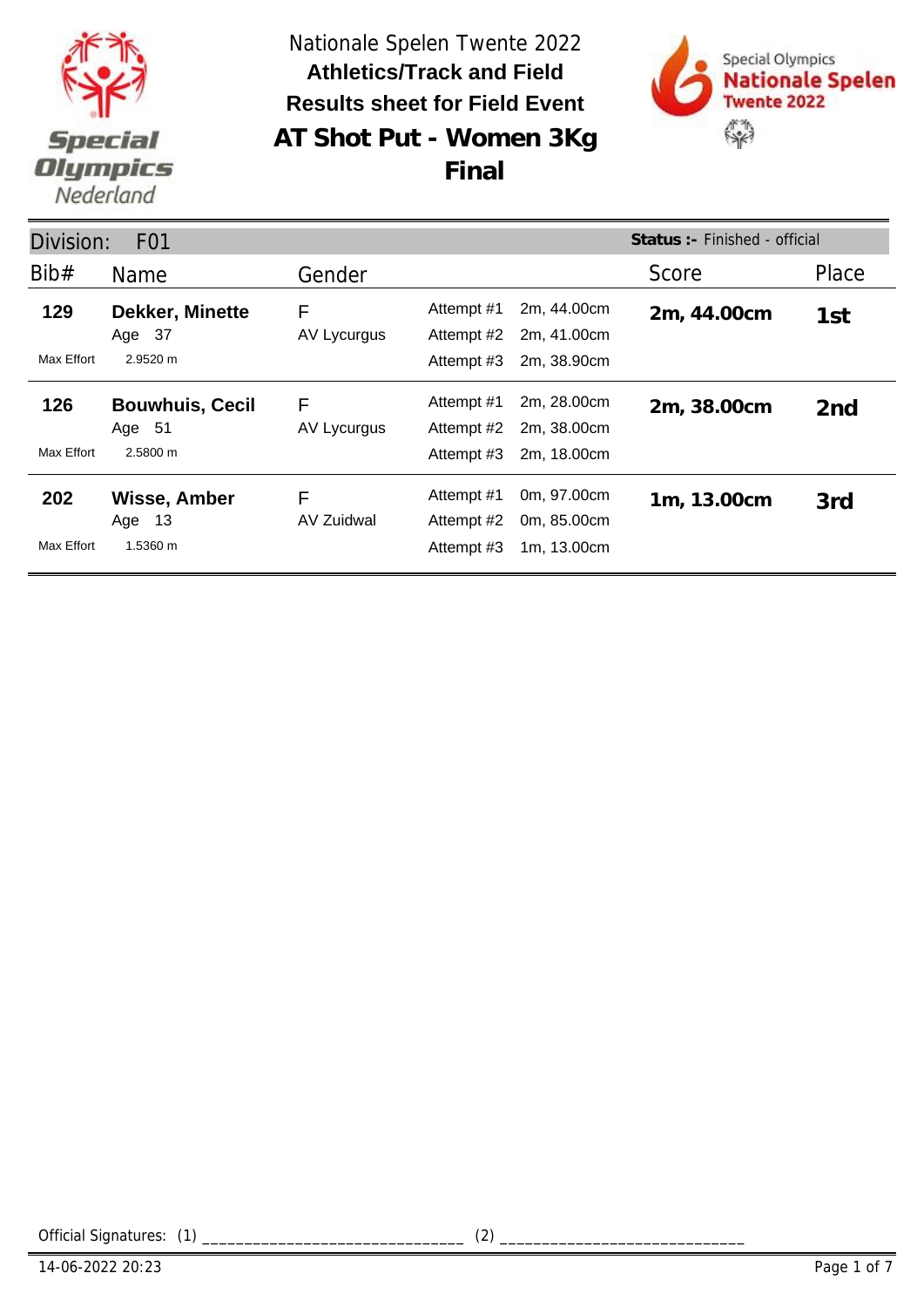



**AT Shot Put - Women 3Kg Final**

| Division:<br>F <sub>02</sub> |                                               |                                  |                                        |                                           | Status: - Finished - official |                 |
|------------------------------|-----------------------------------------------|----------------------------------|----------------------------------------|-------------------------------------------|-------------------------------|-----------------|
| Bib#                         | Name                                          | Gender                           |                                        |                                           | Score                         | Place           |
| 63<br>Max Effort             | <b>Beekman, Babette</b><br>Age 26<br>3.7440 m | F<br>AV '34                      | Attempt #1<br>Attempt #2<br>Attempt #3 | 3m, 4.00cm<br>3m, 4.00cm<br>3m, 21.00cm   | 3m, 21.00cm                   | 1st             |
| 142<br>Max Effort            | Schorsij, Katinka<br>Age 19<br>3.7920 m       | F<br>AV Lycurgus                 | Attempt #1<br>Attempt #2<br>Attempt #3 | 2m, 88.00cm<br>2m, 63.00cm<br>3m, 20.00cm | 3m, 20.00cm                   | 2 <sub>nd</sub> |
| 184<br>Max Effort            | Kwaak, Arianne van der<br>Age 33<br>3.6960 m  | <b>AV Sprint</b>                 | Attempt #1<br>Attempt #2<br>Attempt #3 | 2m, 69.00cm<br>2m, 90.00cm<br>3m, 9.00cm  | 3m, 9.00cm                    | 3rd             |
| 279<br>Max Effort            | Majoor, Demi<br>Age 24<br>3.8520 m            | F<br>SV Veendam Atletiektempt #2 | Attempt #1<br>Attempt #3               | 2m, 82.00cm<br>2m, 85.00cm<br>2m, 90.00cm | 2m, 90.00cm                   | 4th             |
| 270<br>Max Effort            | Beemsterboer, Rianne<br>Age 38<br>3.7560 m    | SV Veendam Atletiektempt #2      | Attempt #1<br>Attempt #3               | 2m, 30.00cm<br>2m, 24.00cm<br>2m, 45.00cm | 2m, 45.00cm                   | 5th             |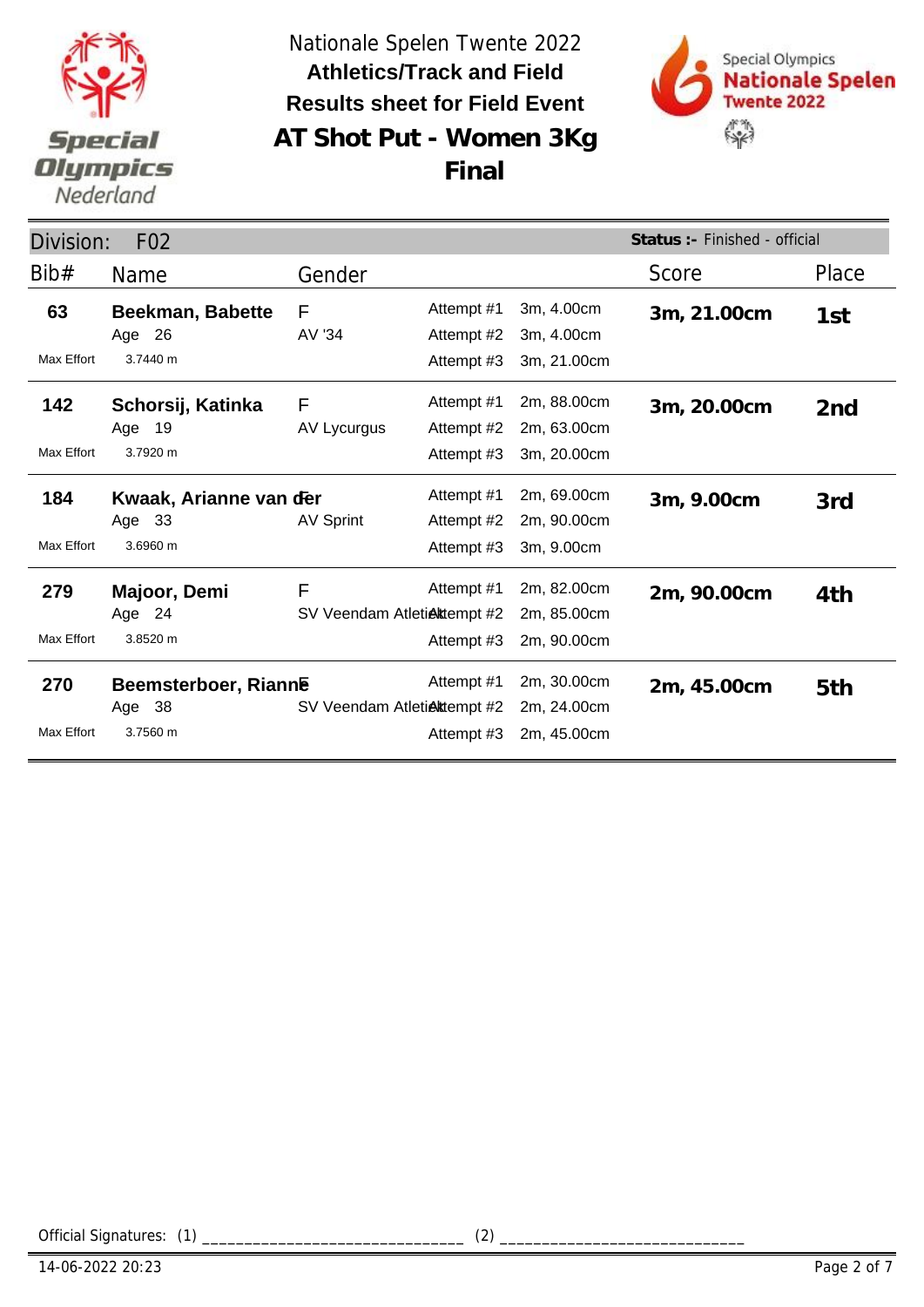



**AT Shot Put - Women 3Kg Final**

| Division:               | F <sub>0</sub> 3                             |                                   |                                        | Status : - Finished - official            |             |                 |
|-------------------------|----------------------------------------------|-----------------------------------|----------------------------------------|-------------------------------------------|-------------|-----------------|
| Bib#                    | Name                                         | Gender                            |                                        |                                           | Score       | Place           |
| 150<br>Max Effort       | Weema, Sandra<br>Age 36<br>5.2320 m          | F<br>AV Lycurgus                  | Attempt #1<br>Attempt #2<br>Attempt #3 | 3m, 96.00cm<br>4m, 39.00cm<br>3m, 86.00cm | 4m, 39.00cm | 1st             |
| 65<br>Max Effort        | Hoekstra, Merel<br>- 15<br>Age<br>4.8240 m   | F<br>AV '34                       | Attempt #1<br>Attempt #2<br>Attempt #3 | 4m, 26.00cm<br>3m, 84.00cm<br>3m, 96.00cm | 4m, 26.00cm | 2 <sub>nd</sub> |
| 232<br>Max Effort       | <b>Scheffer, Fleur</b><br>Age 41<br>5.0880 m | F<br><b>Hellas Utrecht</b>        | Attempt #1<br>Attempt #2<br>Attempt #3 | 3m, 79.00cm<br>4m, 23.00cm<br>3m, 76.00cm | 4m, 23.00cm | 3rd             |
| 9<br>Max Effort         | Berkel, Fleur van<br>Age 29<br>5.0640 m      | F<br><b>AAV '36</b>               | Attempt #1<br>Attempt #2<br>Attempt #3 | 3m, 94.00cm<br>4m, 17.00cm<br>3m, 98.00cm | 4m, 17.00cm | 4th             |
| 98<br><b>Max Effort</b> | Erp, Carlijn van<br>19<br>Age<br>5.1360 m    | F<br>AV Generaal Micharitiempt #2 | Attempt #1<br>Attempt #3               | 3m, 92.00cm<br>3m, 95.00cm<br>3m, 91.00cm | 3m, 95.00cm | 5th             |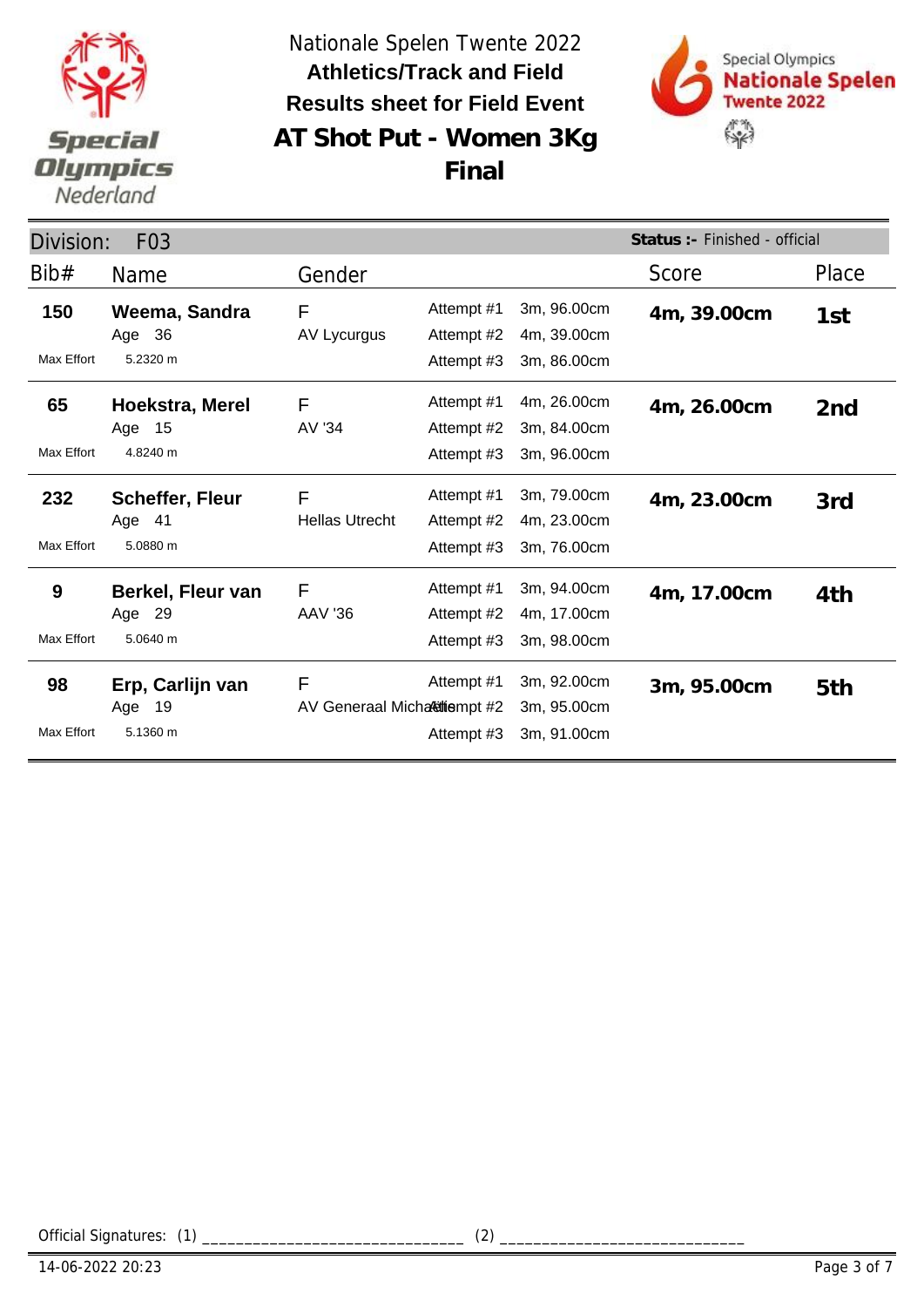



**AT Shot Put - Women 3Kg Final**

| Division:         | F <sub>04</sub>                                |                                    |                                        | Status :- Finished - official             |             |                 |
|-------------------|------------------------------------------------|------------------------------------|----------------------------------------|-------------------------------------------|-------------|-----------------|
| Bib#              | Name                                           | Gender                             |                                        |                                           | Score       | Place           |
| 206<br>Max Effort | Feijen, Melissa<br>Age 28<br>5.3040 m          | F<br>E.A.C. de Sperwer & ttempt #2 | Attempt #1<br>Attempt #3               | 5m, 2.00cm<br>4m, 73.00cm<br>5m, 31.00cm  | 5m, 31.00cm | 1st             |
| 84<br>Max Effort  | <b>Mentjens, Lara</b><br>15<br>Age<br>5.7480 m | F<br><b>AV Dokev</b>               | Attempt #1<br>Attempt #2<br>Attempt #3 | 4m, 14.00cm<br>4m, 51.00cm<br>4m, 61.00cm | 4m, 61.00cm | 2 <sub>nd</sub> |
| 258<br>Max Effort | Brink, Marjolein van den<br>Age 34<br>5.3040 m | Only Friends Twentsttattepterk2    | Attempt #1<br>Attempt #3               | 3m, 80.00cm<br>4m, 29.00cm<br>4m, 25.00cm | 4m, 29.00cm | 3rd             |
| 18<br>Max Effort  | Gareman, Judith<br>Age 45<br>5.3400 m          | F<br><b>AAV '36</b>                | Attempt #1<br>Attempt #2<br>Attempt #3 | 3m, 85.00cm<br>4m, 29.00cm<br>3m, 94.00cm | 4m, 29.00cm | 4th             |
| 29<br>Max Effort  | Kempen, Lotte van<br>Age 28<br>5.3040 m        | F<br><b>AAV '36</b>                | Attempt #1<br>Attempt #2<br>Attempt #3 | 4m, 15.00cm<br>4m, 1.00cm<br>4m, 6.00cm   | 4m, 15.00cm | 5th             |
| 169<br>Max Effort | Dikkenberg, Vera<br>Age 36<br>5.4360 m         | F<br>AV Spark SpijkenisAttempt #2  | Attempt #1<br>Attempt #3               | 3m, 51.00cm<br>3m, 50.00cm<br>3m, 17.00cm | 3m, 51.00cm | 6th             |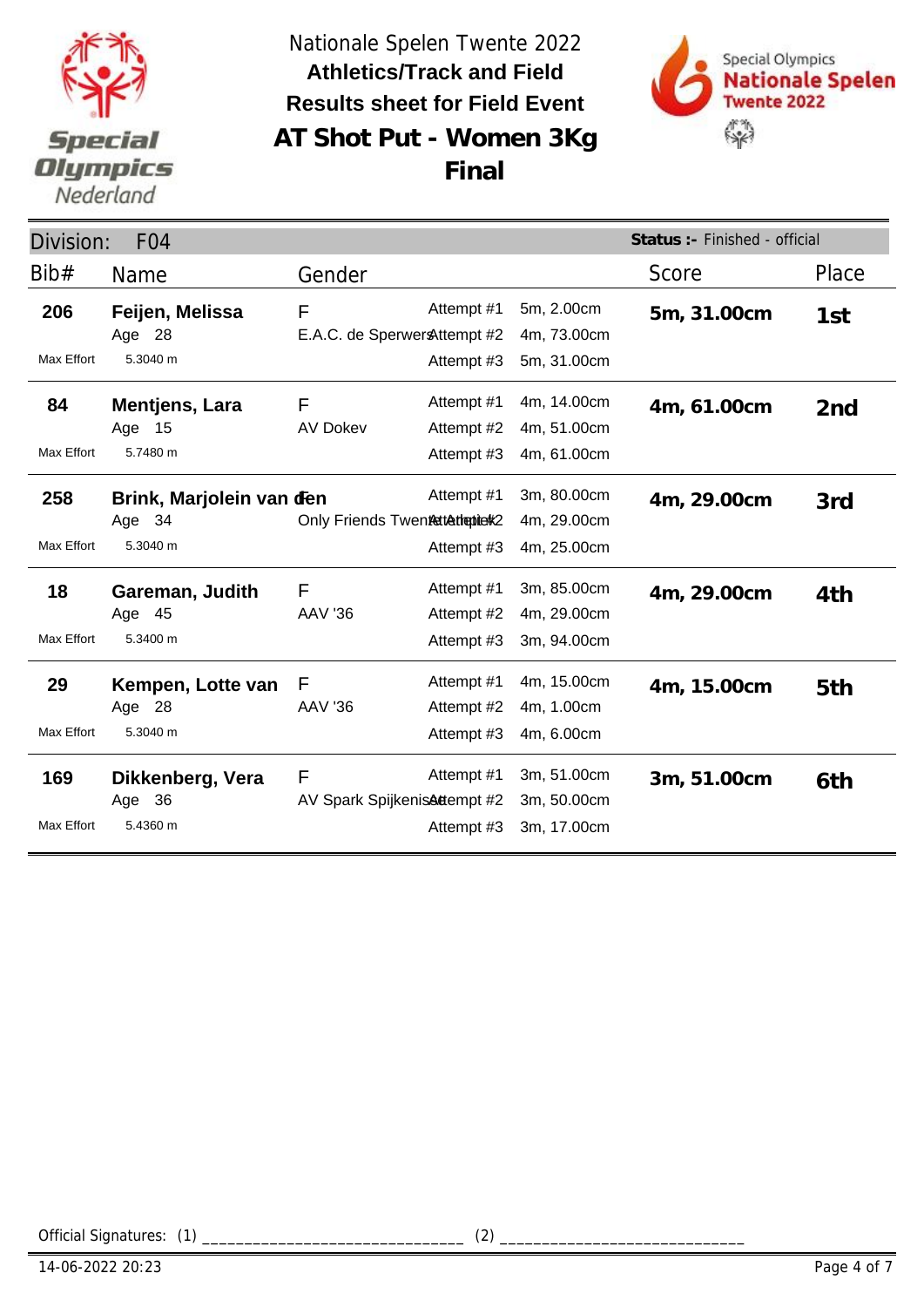



**AT Shot Put - Women 3Kg Final**

| Division:<br><b>F05</b>  |                                               |                                               |                                        |                                           | Status :- Finished - official |                 |  |
|--------------------------|-----------------------------------------------|-----------------------------------------------|----------------------------------------|-------------------------------------------|-------------------------------|-----------------|--|
| Bib#                     | Name                                          | Gender                                        |                                        |                                           | Score                         | Place           |  |
| 189<br><b>Max Effort</b> | Riel, Cynthia<br>Age 22<br>6.2400 m           | F<br><b>AV Sprint</b>                         | Attempt #1<br>Attempt #2<br>Attempt #3 | 4m, 88.00cm<br>5m, 19.00cm<br>5m, 61.00cm | 5m, 61.00cm                   | 1st             |  |
| 201<br>Max Effort        | Muilwijk, Desta<br>Age 17<br>5.9520 m         | F<br><b>AV Zuidwal</b>                        | Attempt #1<br>Attempt #2<br>Attempt #3 | 4m, 69.00cm<br>4m, 92.00cm<br>5m, 20.00cm | 5m, 20.00cm                   | 2 <sub>nd</sub> |  |
| 134<br>Max Effort        | Knijn, Rosalie<br>Age 28<br>5.8920 m          | F<br>AV Lycurgus                              | Attempt #1<br>Attempt #2<br>Attempt #3 | 4m, 75.00cm<br>4m, 69.00cm<br>5m, 3.00cm  | 5m, 3.00cm                    | 3rd             |  |
| 87<br>Max Effort         | Beersma, Antje<br>Age 32<br>5.8800 m          | F<br>AV Edam                                  | Attempt #1<br>Attempt #2<br>Attempt #3 | 4m, 85.00cm<br>5m, 2.00cm<br>4m, 50.00cm  | 5m, 2.00cm                    | 4th             |  |
| 205<br>Max Effort        | Dijkgraaf, Karlijn<br>- 38<br>Age<br>6.0000 m | $\mathsf{F}$<br>E.A.C. de Sperwer & ttempt #2 | Attempt #1<br>Attempt #3               | 5m, 2.00cm<br>4m, 81.00cm<br>4m, 75.00cm  | 5m, 2.00cm                    | 5th             |  |
| 261<br>Max Effort        | Pas, Manoa<br>17<br>Age<br>6.3960 m           | F<br>Only Friends Twentettethetichk2          | Attempt #1<br>Attempt #3               | 3m, 80.00cm<br>3m, 78.00cm<br>3m, 81.00cm | 3m, 81.00cm                   | 6th             |  |
| 125<br>Max Effort        | Boot, Sabrina<br>Age 32<br>6.1320 m           | F<br>AV Lycurgus                              | Attempt #1<br>Attempt #2<br>Attempt #3 | 3m, 44.00cm<br>3m, 27.00cm<br>3m, 34.00cm | 3m, 44.00cm                   | 7th             |  |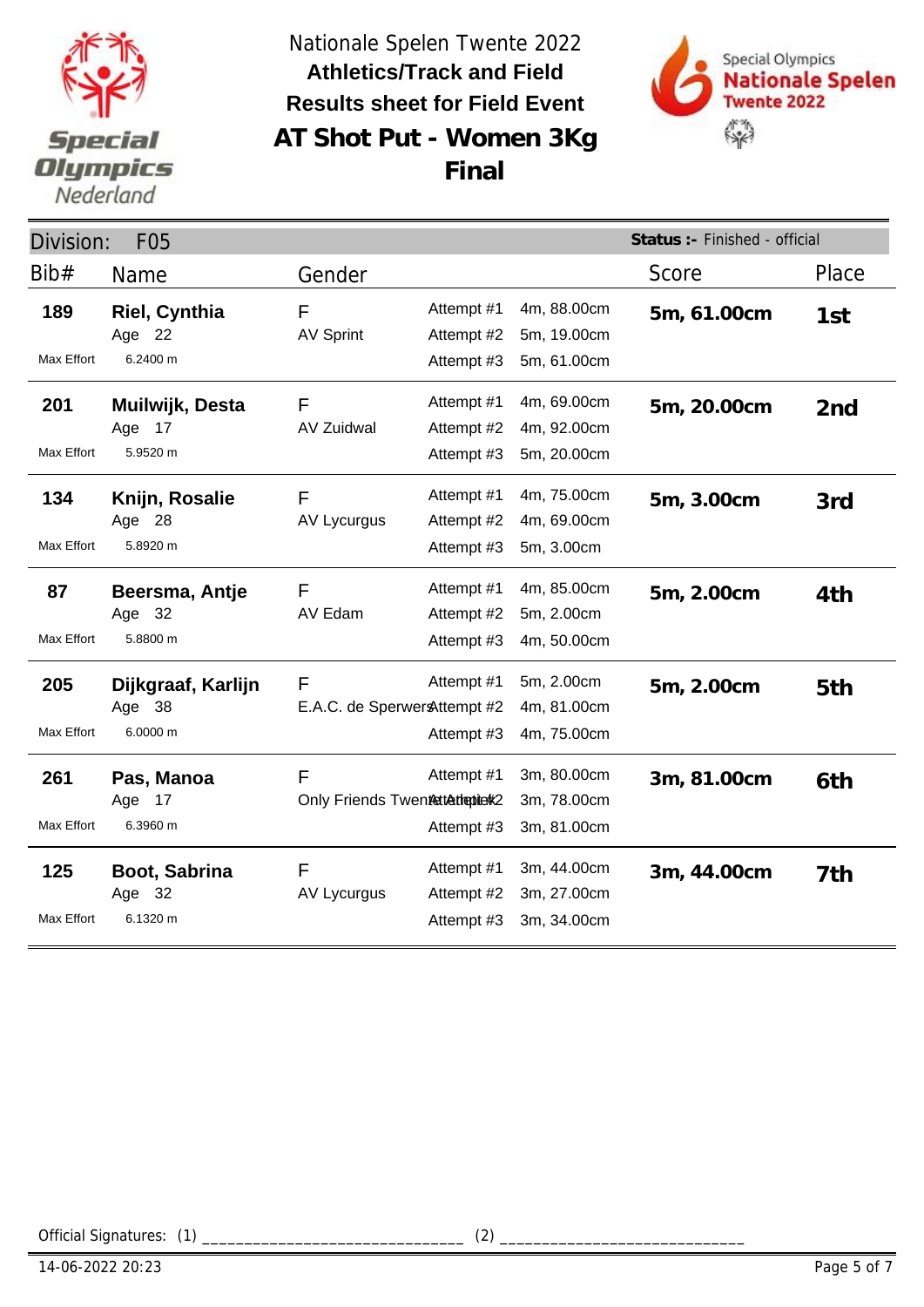



**AT Shot Put - Women 3Kg Final**

| Division:<br>F <sub>06</sub> |                                               |                             |                                        |                                           | Status :- Finished - official |                 |
|------------------------------|-----------------------------------------------|-----------------------------|----------------------------------------|-------------------------------------------|-------------------------------|-----------------|
| Bib#                         | <b>Name</b>                                   | Gender                      |                                        |                                           | Score                         | Place           |
| 137<br>Max Effort            | <b>Kunst, Elise</b><br>Age 28<br>7.6440 m     | F<br><b>AV Lycurgus</b>     | Attempt #1<br>Attempt #2<br>Attempt #3 | 5m, 97.00cm<br>6m, 17.00cm<br>5m, 94.00cm | 6m, 17.00cm                   | 1st             |
| 111<br>Max Effort            | Tok, Nicky van<br>Age 27<br>6.8160 m          | F<br>AV Gouda               | Attempt #1<br>Attempt #2<br>Attempt #3 | 6m, 6.00cm<br>6m, 1.00cm<br>5m, 97.00cm   | 6m, 6.00cm                    | 2 <sub>nd</sub> |
| 246<br>Max Effort            | <b>Kroese, Mirthe</b><br>Age 24<br>6.8880 m   | F<br>Isala '96              | Attempt #1<br>Attempt #2<br>Attempt #3 | 4m, 66.00cm<br>5m, 14.00cm<br>5m, 81.00cm | 5m, 81.00cm                   | 3rd             |
| 112<br>Max Effort            | Visser, Judith<br>Age 33<br>6.7200 m          | F<br>AV Gouda               | Attempt #1<br>Attempt #2<br>Attempt #3 | 5m, 37.00cm<br>5m, 28.00cm<br>5m, 79.00cm | 5m, 79.00cm                   | 4th             |
| 153<br>Max Effort            | Zandwijk, GhysandraFvan<br>Age 24<br>6.8040 m | AV Lycurgus                 | Attempt #1<br>Attempt #2<br>Attempt #3 | 5m, 71.00cm<br>5m, 69.00cm<br>5m, 77.00cm | 5m, 77.00cm                   | 5th             |
| 244<br>Max Effort            | Hoekman, Cheyenne F<br>14<br>Age<br>6.8880 m  | Isala '96                   | Attempt #1<br>Attempt #2<br>Attempt #3 | 5m, 63.00cm<br>5m, 38.00cm<br>5m, 36.00cm | 5m, 63.00cm                   | 6th             |
| 277<br>Max Effort            | Laan, Brigitte van derF<br>Age 28<br>7.0080 m | SV Veendam Atletiektempt #2 | Attempt #1<br>Attempt #3               | 3m, 87.00cm<br>3m, 84.00cm<br>4m, 98.00cm | 4m, 98.00cm                   | 7th             |